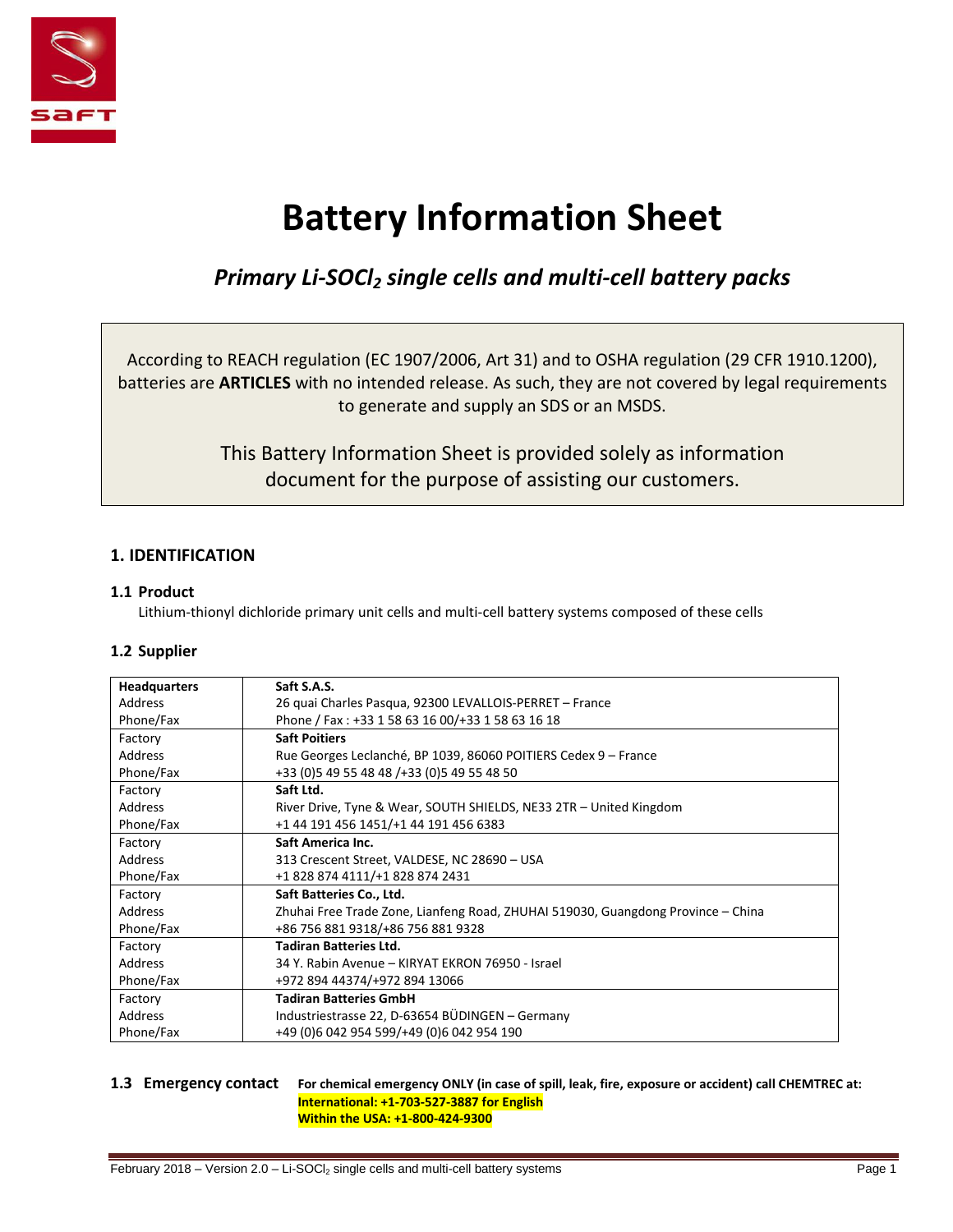

# **2. HAZARD IDENTIFICATION**

The Li-SOCI<sub>2</sub> batteries described in this Battery Information Sheet are sealed units which are not hazardous under normal operating conditions in accordance with manufacturer's recommendations, as stated in the user's manual or other similar documentation. Under normal use, the battery integrity is maintained and the active components it contains are isolated from the outside.

In particular, the battery should not be submitted to any mechanical (opening, puncture, immersion), thermal (burning, heating to temperatures above the normal temperature range of the product) or electrical abuse (short-circuit, recharge, forced discharge), which will lead to the activation of safety valves and/or the rupture of the battery container.

Any accidental release of the inner components of the cell, or their combustion products could be highly hazardous. Battery content exposition to air humidity/liquid water may be followed by severe battery vent/explosion/fire, depending on the hazard causes and circumstances.

#### **Protection from charging:**

Whenever lithium batteries are not the single power source in a circuit, the following measures recommended by Underwriters Laboratories are relevant. The cells should not be connected with an electrical power source that would increase the load through the cells. The electronic circuit shall include one of the following:

A. Two suitable diodes or the equivalent in series with the cells to prevent any reverse (charging) current. The second diode is used to provide protection in the event that one would fail. Quality control, or equivalent procedures, shall be established by the device manufacturer to check that the diode polarity is correct for each unit.

Or

B. A blocking diode or the equivalent to prevent any reverse (charging) current and a resistor to limit current in case of diode failure. The resistor should be sized to limit the reverse (charging) current to the maximum value according to the data sheet of the cell.

# **3. COMPOSITION, INFORMATION OR INGREDIENTS**

Each unit cell consists of a hermetically sealed metallic can containing a number of chemicals and materials of construction of which the following are potentially hazardous upon release to air.

| Component                                  | <b>CAS Number</b> | <b>EINECS/ELINCS</b> | Content (wt. $\%$ )* |
|--------------------------------------------|-------------------|----------------------|----------------------|
| Lithium metal                              | 7439-93-2         | 231-102-5            | $2 - 6$              |
| Thionyl dichloride                         | 7719-09-7         | 231-748-8            | 18-47                |
| Aluminium chloride                         | 7446-70-0         | 231-208-1            | $1 - 5$              |
| Gallium chloride                           | 13450-90-3        | 236-610-0            | $0 - 2$              |
| Lithium chloride                           | 7447-41-8         | 231-212-3            | $1 - 2$              |
| Carbon                                     | 1333-86-4         | 215-609-9            | $2 - 5$              |
| <b>PTFE</b>                                | 9002-84-0         | N/A                  | $0 - 1$              |
| Stainless steel, Nickel and inert material | N/A               | N/A                  | remainder            |

*\* Quantities may vary with cell model*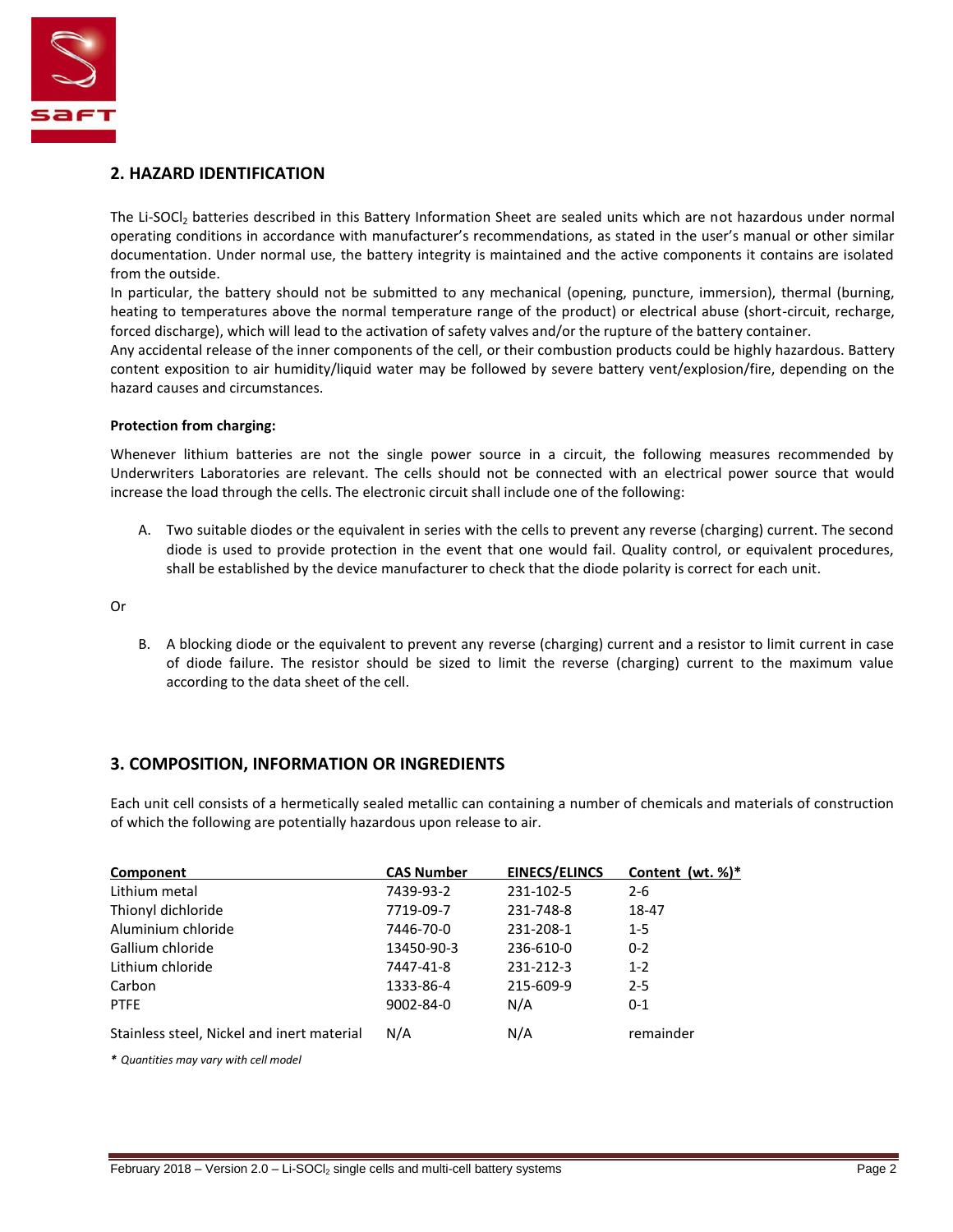

# **4. FIRST AID MEASURES (not anticipated under normal use)**

#### **4.1 Electrolyte contact**

**EYE CONTACT:** Immediately flush with plenty of water for at least 15 minutes and get medical attention.

**SKIN CONTACT:** Remove contaminated clothing and immediately flush with plenty of water for at least 15 minutes. In severe cases, get medical attention.

**INHALATION:** Contents of an opened cell may cause respiratory tract and mucus membrane irritation. Remove from exposure, rest and keep warm. Immediately inhale Cortisone spray. In severe cases, track medical surveillance for 48 hours.

**INGESTION:** Wash out mouth thoroughly with water and give plenty of water to drink. Get medical attention.

**FURTHER TREATMENT:** All cases of eye contamination, persistent skin irritation and casualties who have swallowed this substance or have breathed its vapours should be seen by a Doctor.

#### **4.2 Lithium metal contact**

**EYE CONTACT:** Immediately flush with large quantities of water for at least 15 minutes, with open eyelids, and get medical attention.

**SKIN CONTACT:** Remove particles of lithium from skin as quick as possible. Immediately flush with plenty of water for at least 15 minutes and get medical attention.

**INHALATION/INGESTION:** Contents of an opened cell may cause respiratory tract and mucus membrane irritation. Remove from exposure, rest and keep warm. Immediately inhale Cortisone spray. In severe cases, track medical surveillance for 48 hours.

# **5. FIRE FIGHTING MEASURES (not anticipated under normal use)**

#### **ESTINGUISHING MEDIA:**

- During a fire with lithium batteries, using large amounts of cold water or water-based foam has some cooling effect and is effective to prevent fire expansion as long as the extent of the fire has not progressed to the point that the lithium metal they contain is exposed (as marked by appearance of deep red flames). Do not use warm or hot water.
- Lith-X Class D extinguishers are effective on fires involving only a few lithium batteries.
- $\bullet$  Do not use CO<sub>2</sub> or Halon-type extinguishers.
- Do not use sand, dry powder or soda ash, graphite powder or fire blankets.
- **Use only class D metal extinguishers on raw lithium metal.**

#### **SPECIAL FIRE FIGHTING PROCEDURES:**

- Fire fighters should wear approved/certified positive pressure self-contained breathing apparatus.
- Full protective clothing is necessary to prevent potential body contact with electrolyte solution.
- During water spraying, caution is advised as burning pieces of lithium may be ejected from the fire.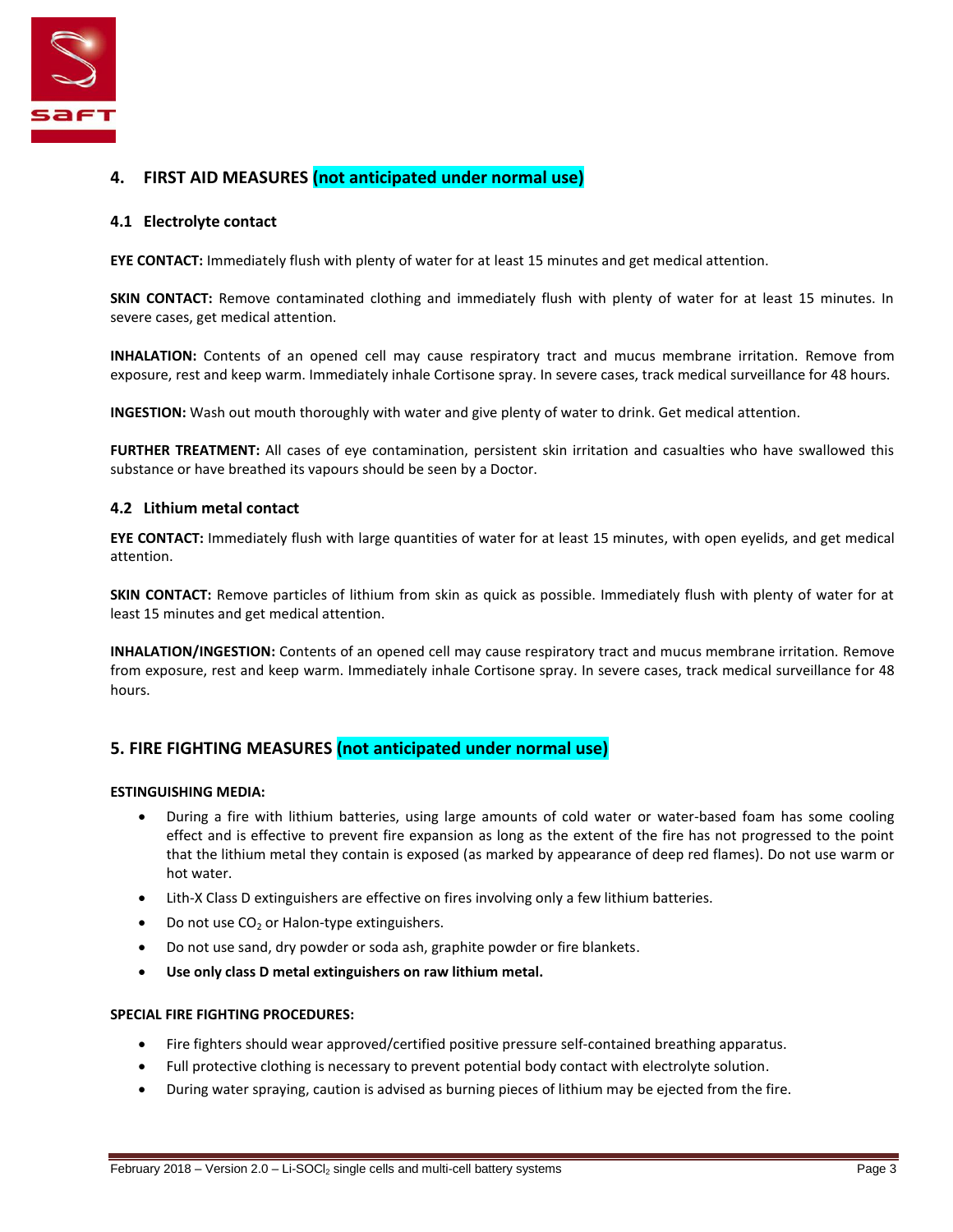

- It is permissible to use any class of extinguishing medium, specified above, on these batteries or their packing material. Cool exterior of batteries if exposed to fire to prevent rupture.
- If the cells or batteries are not located at the center of the fire, copious amounts of water may be supplied using a diffuser type nozzle so that the cells remain cool during the fire containment and extinction. A sprinkler system should be suitable for this purpose, the critical factor being that the lithium cells do not experience temperatures above the melting point of lithium (180°C).
- Small amounts of water should never be used such as the volumes contained within portable fire extinguishers. Standard dry powder extinguishers are ineffective. It should be kept in mind that a hazard of hydrogen formation exists whenever hot lithium metal comes into contact with water.

# **6. ACCIDENTAL RELEASE MEASURES (not anticipated under normal use)**

**INDIVIDUAL PRECAUTIONS:** Evacuate the employees from area until fumes dissipate. In case of electrolyte leakage from a cell or battery, do not inhale vapors or touch liquid with bare hands. In case of skin or eye contact, inhalation or ingestion, follow the measured described in section 12.

**ENVIRONMENTAL PRECAUTION:** Avoid sewage, surface water and underground water contamination. Avoid ground and atmosphere contamination.

**WAYS OF CLEANING:** With protective glasses and gloves, use absorbent material (sand, earth, chalk (CaCO<sub>3</sub>) or lime (CaO) powder or Vermiculite) to absorb any exuded material. Seal leaking battery (unless hot) and contaminated absorbent material tight in plastic bag, and dispose of as hazardous waste in accordance with local regulations. Electrolyte traces may be wiped off dryly using household paper. Rinse with water afterwards.

# **7. HANDLING AND STORAGE**

IMPORTANT NOTICE: Lithium-thionyle chloride batteries are not rechargeable and should not be tentatively charged or recharged. Manufacturer's recommendations should be followed regarding maximum current and operating

temperature range. Applying pressure or deforming the battery may lead to disassembly and cause eye, skin and throat irritation.

**STORAGE:** Store in a cool, regulated (preferably below 21°C and in any case below 30°C), dry and ventilated area, away from possible sources of heat, open flames, food and drink. Avoid exposure to direct sunlight for long periods. Temperatures above 100°C (or higher for High Temperatures cells and batteries such as the LSH20-150 cell- refer to individual data sheets for maximum temperatures) may cause leakage and rupture, and result in shortened battery service life. Keep proper clearance space between batteries and walls. Since short circuit can cause burn hazard, leakage or explosion hazard, keep batteries in original packaging until use and do not mix them.

#### **HANDLING:**

- Do not open the battery system.
- Do not crush or pierce the cells.
- Do not short (+) or (-) terminal with conductors.
- Do not reverse the polarity.
- Do not submit to excessive mechanical stress.
- Do not mix batteries of different types or mix new and old ones together.
- Do not use the unit without its electronic management system.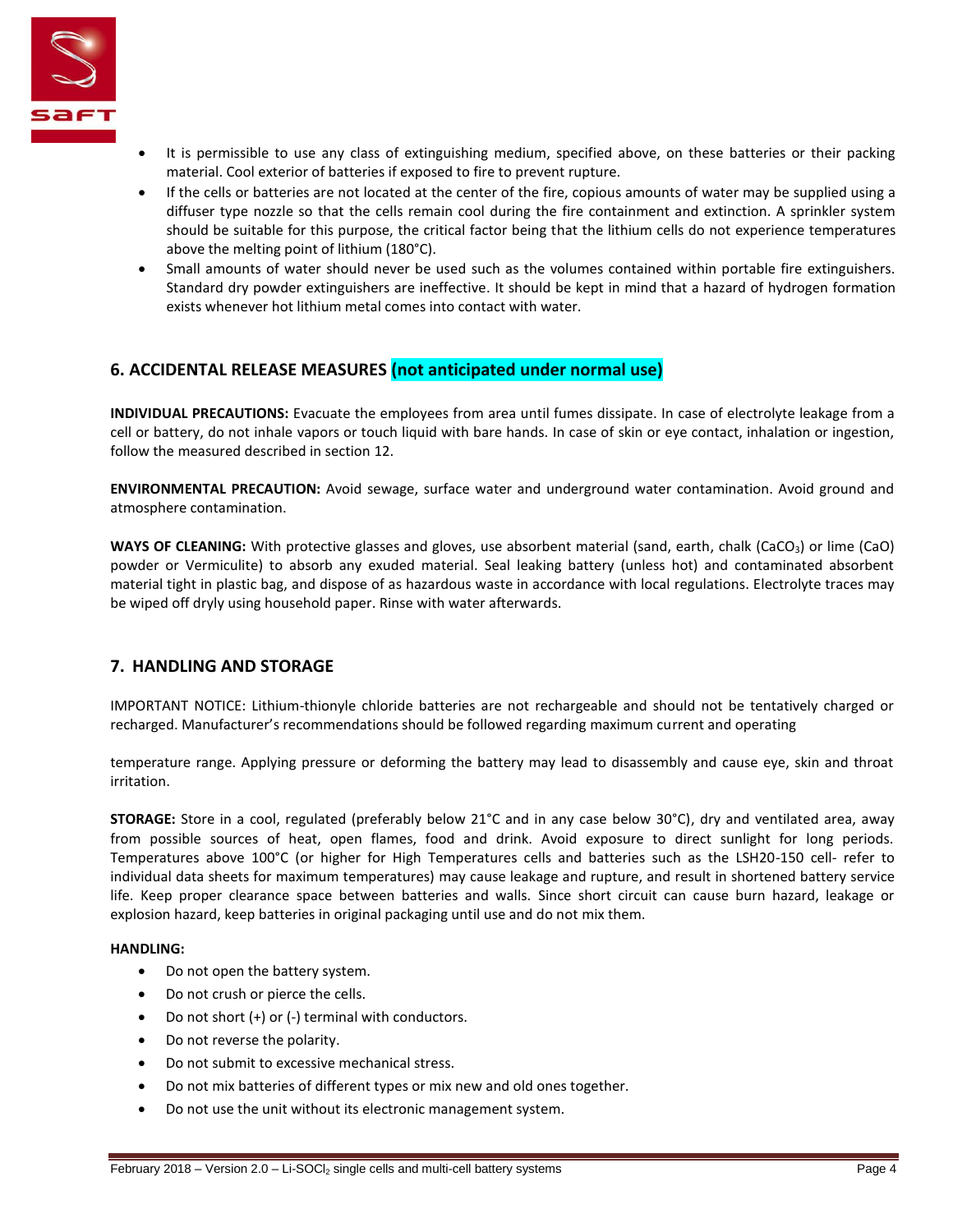

- Do not expose the unit to water or condensation.
- Do not directly heat, solder or throw into fire. Such unsuitable use can cause leakage or spout vaporized electrolyte fumes and may cause fire or explosion.

# **8. EXPOSURE CONTROLS AND PERSONAL PROTECTION\* (not anticipated under normal use)**

| $\bigcirc$ | Respiratory<br>protection | In all fire situations, use self-contained breathing apparatus                         |
|------------|---------------------------|----------------------------------------------------------------------------------------|
|            | Hand<br>protection        | In case of leakage wear protective gloves                                              |
| $\bigcirc$ | Eye<br>protection         | Safety glasses are mandatory during handling                                           |
|            | Other                     | In the event of leakage or ruptured cells, wear a rubber apron and protective clothes. |

*\*AFNOR pictograms*

#### **Occupational exposure standard:**

| Compound          | 8 hour TWA | 15 min TWA | SK  |
|-------------------|------------|------------|-----|
| Sulfur Dioxide    | 1 ppm      | 1 ppm      | - - |
| Hydrogen chloride | 1 ppm      | 5 ppm      | -   |

#### **9. PHYSICAL AND CHEMICAL PROPERTIES**

The lithium-thionyl chloride cell or battery described by this Battery Information Sheet is a sealed unit when offered for sale. It is a manufactured "article" and does not expose the user to hazardous chemicals when used in accordance with manufacturer specifications.

| Appearance – Cylindrical shape                          |                                     |
|---------------------------------------------------------|-------------------------------------|
| Odour - If leaking, gives off a pungent corrosive odour |                                     |
| Flash point - Not applicable                            | Flammability – Not applicable       |
| Boiling Point – Not applicable                          | Melting Point - Not applicable      |
| Vapor Pressure – Not applicable                         | Vapor Density - Not applicable      |
| pH – Not applicable                                     | Specific Gravity – Not applicable   |
| Solubility (in water) - Not applicable                  | Solubility (other) - Not applicable |

#### **10. STABILITY AND REACTIVITY**

**The battery system is stable when handled and stored according to section 4.**

**MATERIALS TO AVOID:** Oxidizing agents, bases, water. Avoid electrolyte contact with aluminium or zinc.

**CONDITIONS TO AVOID:** Do not heat above 100°C (or higher (150°C) for High Temperatures cells and batteries such as the LSH20-150 cell- refer to individual data sheets for maximum temperatures) or incinerate. Do not disassemble, crush, pierce, short, charge or recharge. Avoid mechanical or electrical abuse.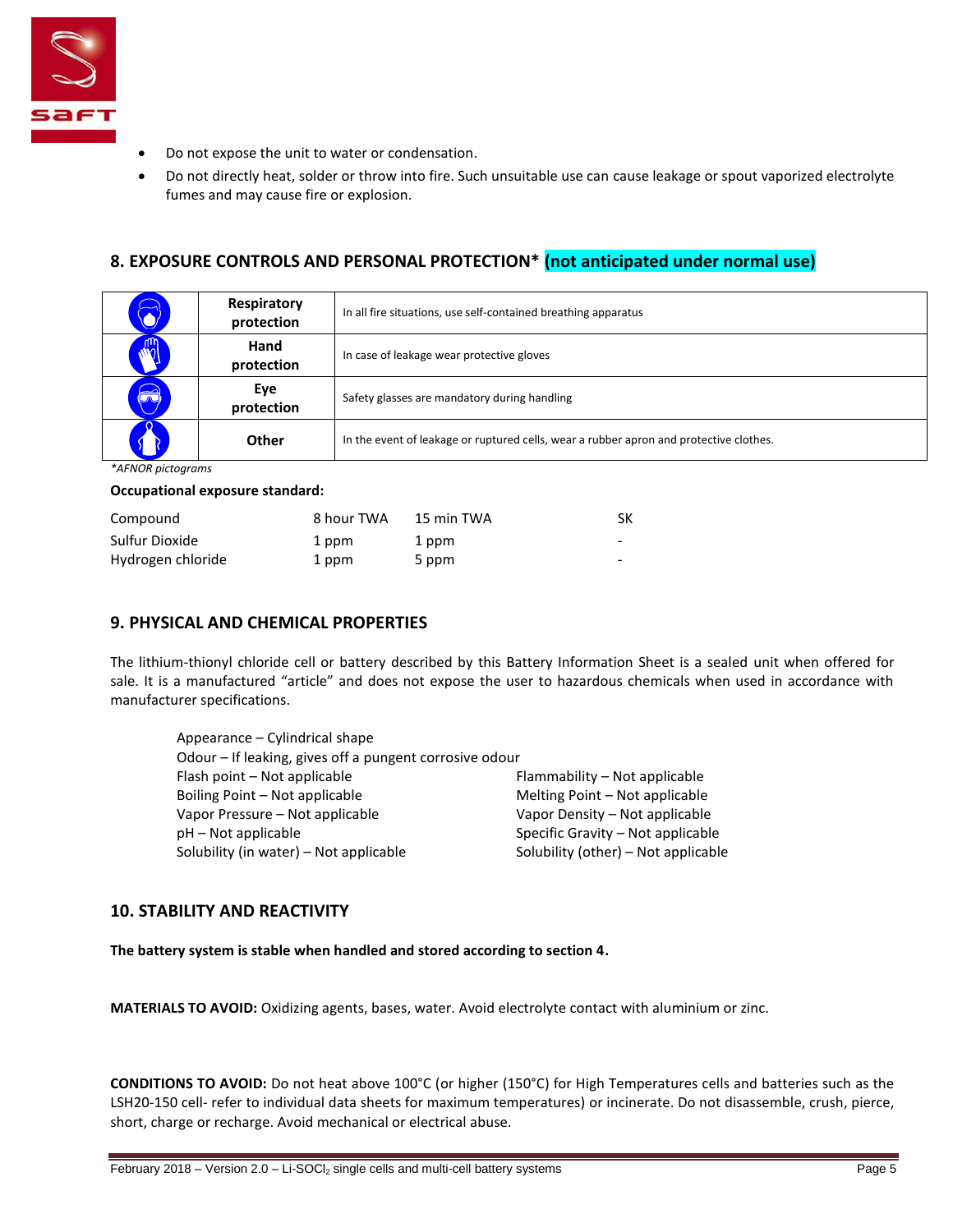

**HAZARDOUS DECOMPOSITION PRODUCTS:** Hydrogen (H<sub>2</sub>) as well as lithium oxide (Li<sub>2</sub>O) and lithium hydroxide (LiOH) dust are produced in case of reaction of lithium metal with water (hydrolysis).

Chlorine (Cl<sub>2</sub>), sulfur dioxide (SO<sub>2</sub>) and disulfur dichloride (S<sub>2</sub>Cl<sub>2</sub>) are produced in case of thermal decomposition of thionyl dichloride above 100°C. Hydrochloric acid (HCl) and sulfur dioxide (SO<sub>2</sub>) are produced in case of reaction of thionyl dichloride with water at room temperature.

Hydrochloric acid (HCl) fumes, lithium oxide (Li<sub>2</sub>O), lithium hydroxide (LiOH) and aluminium hydroxide (Al(OH)<sub>3</sub>) dust are produced in case of reaction of lithium tetrachloroaluminate (LiAlCl<sub>4</sub>) with water.

# **11. TOXICOLOGICAL INFORMATION**

There is no risk, unless the battery ruptures. In the event of accidental exposure to internal contents, corrosive fumes will cause severe skin, eye and mucous membrane irritation. Medical conditions are generally aggravated by exposure to battery internal contents: eczema, skin allergies, lung injuries, asthma and other respiratory disorders may occur. Overexposure may cause symptoms of non-fibrotic lung injury and ingestion can cause tissue damage to throat and gastrorespiratory tract.

# **12. ECOLOGICAL INFORMATION**

The batteries do not contain mercury, cadmium or other heavy metals.

| Eco-toxicity              | None known if used/disposed of correctly. |
|---------------------------|-------------------------------------------|
| Mammalian affects         | None known if used/disposed of correctly. |
| Bioaccumulation potential | None known if used/disposed of correctly. |
| Environmental fate        | None known if used/disposed of correctly. |

#### **13. DISPOSAL CONSIDERATIONS**

Batteries do not contain hazardous materials according to EC Directives 91/157/EEC, 93/86/EEC, and 2002/95/EC (RoHS) Directive). Battery recycling is either mandatory or recommended: The European Directive 2006/66/EC has been implemented by most EC member states.

Dispose of in accordance with local laws and regulations. Store material for disposal as indicated in Section 4. A disposal service is offered upon request by Tadiran Batteries.

Do not incinerate, or subject cells to temperatures in excess of 100°C (or 150°C for LSH20-150 cells and the battery packs assembled from them). Such abuse can result in loss of seal, electrolyte leakage and/or violent disassembly with risk of material projections.

For additional information a Technical Notice is available upon request.

See the section on "Sustainability & Environment" on <https://www.saftbatteries.com/about-us/environmental-responsibility>

The recycling of batteries must only be conducted by fully trained personnel of licensed recyclers. Attempting to dismantle batteries or modules into individual cells may lead to serious injuries or death due to high electrical voltage and/or energy.

#### **14. TRANSPORTATION INFORMATION**

Note: when manufacturing a new battery pack, one must assure that it has fulfilled the tests according to the UN Model Regulations, Manuel of Tests and Criteria, Part III, subsection 38.3.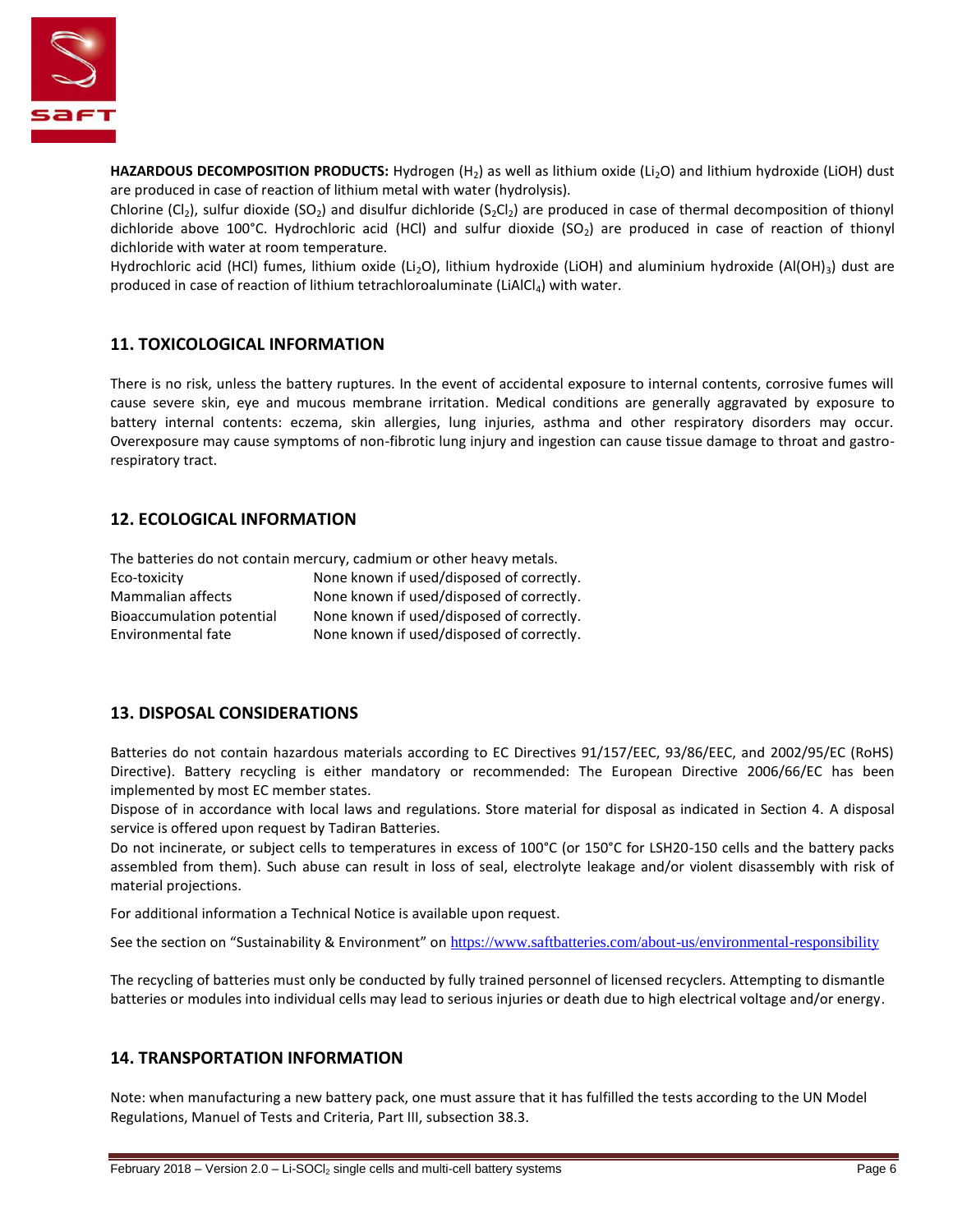

#### **14.1 United Nations Class**

For the single cell batteries and multi-cell battery packs that are non-restricted to transport (non-assigned to the Miscellaneous Class 9), use lithium batteries inside label.

For the single cell batteries and multi-cell battery packs which are restricted to transport (assigned to Class 9), use Class 9 Miscellaneous Dangerous Goods and UN Identification Number Labels.

In all cases, refer to the product transport certificate issued by the manufacturer.

| <b>UN Numbers:</b>            | 3090                                                                                                                                                              | LITHIUM METAL BATTERIES: Shipment of cells and batteries in bulk                                                                                                    |  |
|-------------------------------|-------------------------------------------------------------------------------------------------------------------------------------------------------------------|---------------------------------------------------------------------------------------------------------------------------------------------------------------------|--|
|                               | 3091                                                                                                                                                              | LITHIUM METAL BATTERIES CONTAINED IN EQUIPMENT OF LITHIUM METAL<br>BATTERIES PACKED WITH EQUIPMENT: Cells and batteries contained in<br>equipment or packed with it |  |
| Shipping name                 |                                                                                                                                                                   | LITHIUM METAL BATTERIES                                                                                                                                             |  |
| <b>Hazard Classification:</b> | 9                                                                                                                                                                 |                                                                                                                                                                     |  |
|                               | Depending on their lithium metal content, some single cells and small multi-cell battery<br>packs may be non-assigned to Class 9. Refer to Transport Certificate. |                                                                                                                                                                     |  |
| Packaging:                    | Group II                                                                                                                                                          |                                                                                                                                                                     |  |

#### **14.2 International agreements**

| By Air International:             | IATA/ICAO: UN 3090 or UN3091 |
|-----------------------------------|------------------------------|
| By Sea International:             | IMDG: UN 3090 or UN 3091     |
| European road transportation: ADR |                              |
| European rail transportation:     | RID.                         |

# **15. REGULATORY INFORMATION**

Regulations specifically applicable to the product:

- ACGIH and OSHA: see exposure limits of the internal components of the battery in section 14.
- IATA/ICAO (air transportation): UN 3090 or UN 3091.
- IMDG (sea transportation) : UN 3090 or UN 3091.
- Transportation within the US-DOT, 49 Code of Federal Regulations
- UK regulatory references: Classified under CHIP.
- Battery Directive (2006/66/EC): see section 9

# **16. OTHER INFORMATION**

This information has been compiled from sources considered to be dependable and is, to the best of our knowledge and belief, accurate and reliable as of the date compiled. However, neither exhaustively nor perfect reliability can be granted. Information does not imply implicit or specific warranty of it.